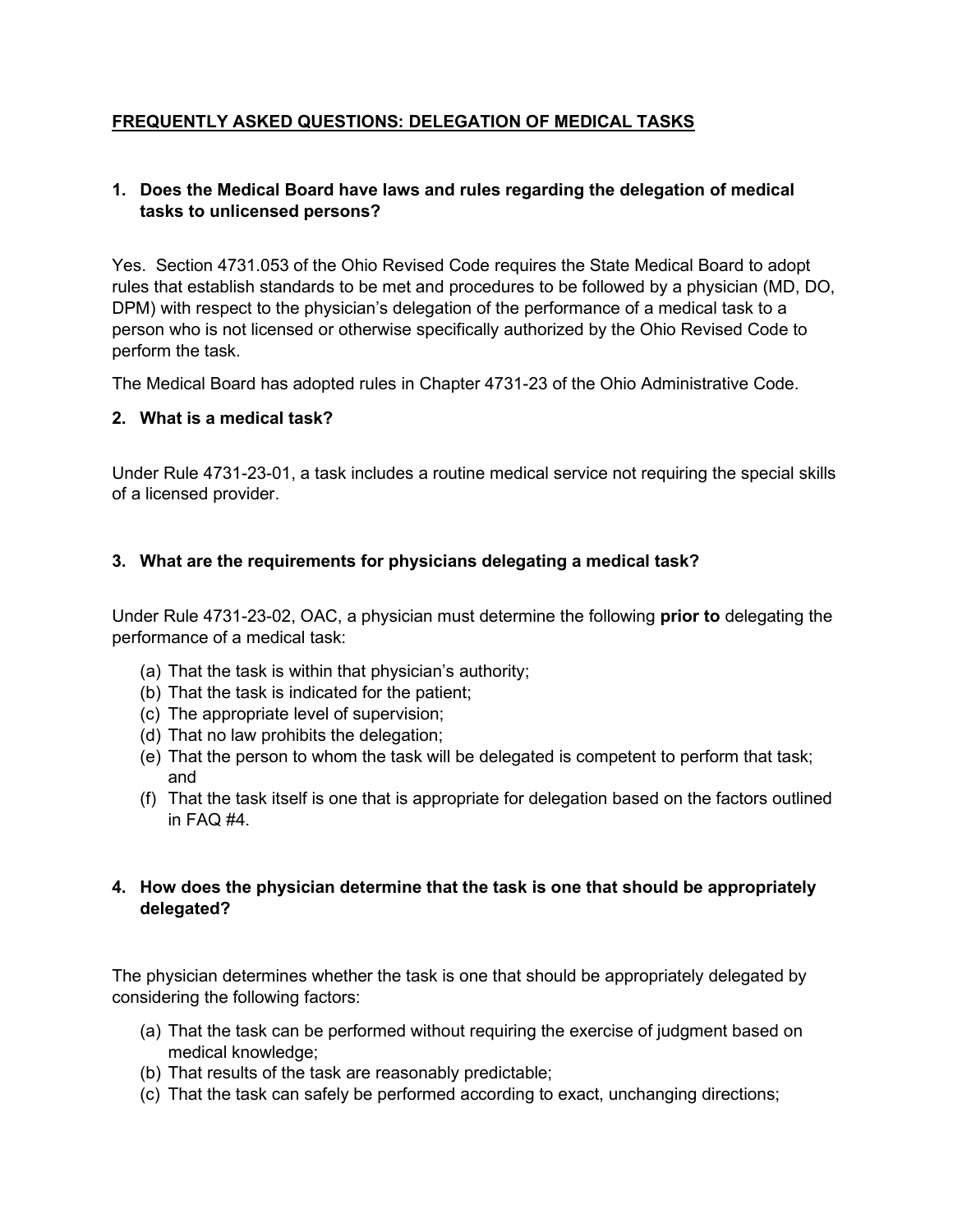- (d) That the task can be performed without a need for complex observations or critical decisions;
- (e) That the task can be performed without repeated medical assessments; and
- (f) That the task, if performed improperly, would not present life-threatening consequences or the danger of immediate and serious harm to the patient.

# **5. Are there additional requirements for physicians delegating the administration of drugs?**

Yes. When a physician delegates the administration of drugs, the physician shall provide onsite supervision, except in certain circumstances. On-site supervision means that the physical presence of the physician is required in the same location as the unlicensed person while the medical task is being performed. On-site supervision does not require the physician's presence in the same room as the person performing the medical task.

#### **6. What are the circumstances where the physician is not required to provide on-site supervision for the person performing the administration of drugs?**

The following are the circumstances where on-site physician supervision is not required for the person performing the administration of drugs:

- (a) The physician has transferred responsibility for the on-site supervision of the unlicensed person who is administering the drug to another physician and that physician has knowingly accepted that responsibility on a patient-by-patient basis; or
- (b) Routine administration of a topical drug, such as a medicated shampoo; or
- (c) Delegation occurs pursuant to laws related to programs and services offered by a county board of developmental disabilities; or
- (d) When written policies and procedures have been adopted for the distribution of drugs by an unlicensed person to individuals incarcerated in state correctional institutions and other correctional facilities, such as county and municipal jails, workhouses, minimum security jails, halfway houses, community residential centers, regional jails, multi-county jails or any other detention facility.

## **7. May a physician delegate medical tasks to a licensed person, such as a registered nurse, if the task is outside the scope of the individual's licensed practice?**

In certain circumstances, this may be permissible. The individual will be considered an unlicensed person for purposes of completion of the delegated task and the physician must meet all the requirements in Section 4731.053 and the rules under Chapter 4731-23. It is also recommended to check with the individual's licensing board.

## **8. May a physician delegate the following specific surgical tasks to an unlicensed person under the direct supervision of a physician under the Board's delegation rules?**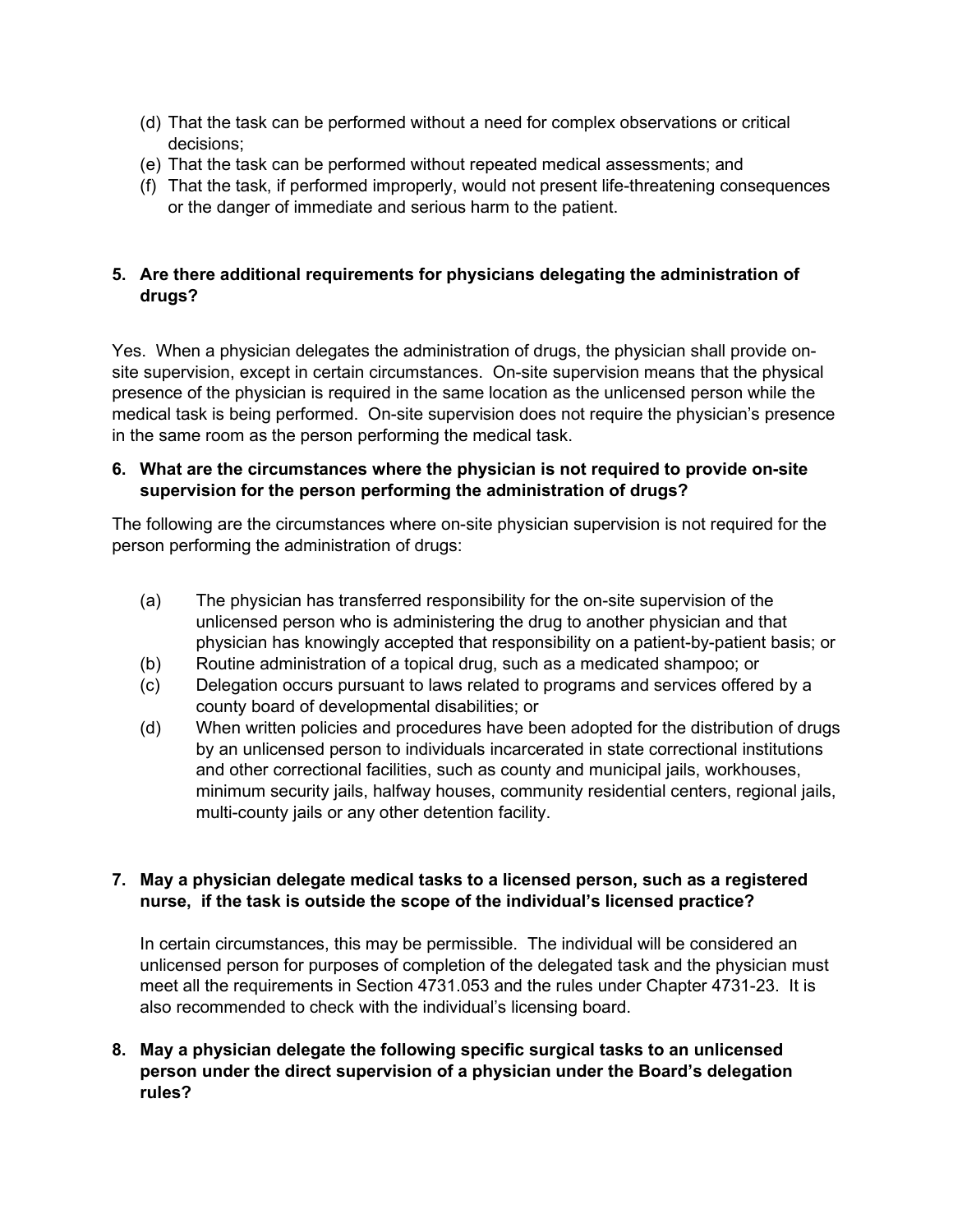**(a) Pressing the trigger on a powered drill to fully insert a pin into a bone after the pin placement has already been started by the surgeon, while the surgeon maintains traction/fracture reduction on the bone;**

**(b) Tapping the tip of a bone cutting instrument with a hammer after the surgeon has placed the bone cutting instrument against the bone while the surgeon, by hand, manually feels and assesses the depth of the bone cut being made. The surgeon would then verbally tell the nurse or unlicensed person when to stop tapping the bone cutting instrument with the hammer based on his/her manual assessment; and**

**(c) Insert/advance orthopedic instrumentation via manual pressure or mallet while the surgeon maintains bone reduction on an implant that has been placed by the surgeon within or outside the bone and the surgeon maintains position of the implant while the nurse or unlicensed person inserts/advances the instrumentation.**

Yes, an unlicensed person may complete these tasks under the direct supervision of a physician, so long as the physician is fully participating in the surgery and actively supervising the unlicensed person, who is acting as another set of hands and the physician meets all the requirements of Rule 4731-23-02(B), OAC. See FAQs #3 and 4.

#### **9. What acts are prohibited under the delegation rules?**

- (a) A physician may not delegate the practice of medicine unless specifically authorized to do so by statute or rule;
- (b) A physician may not delegate a task to an unlicensed person if the task is beyond that person's competence;
- (c) A physician may not delegate a medical task that is not within the authority of that physician or is beyond the physician's training, expertise, or normal course of practice.
- (d) A physician may not transfer the responsibility for supervising an unlicensed person in the performance of a delegated medical task, except to another physician who has knowingly accepted that responsibility.
- (e) Except as permitted in section 4731.053(D)(4) to (D)(7) of the Ohio Revised Code, a physician may not delegate to an unlicensed person the administration of anesthesia, controlled substances or drugs administered intravenously.
- (f) A physician may not authorize a physician assistant, anesthesiologist assistant, or any other professional regulated by the Medical Board to delegate tasks pursuant to section 4731.053 of the Ohio Revised Code.

## **10. What happens if a physician violates the delegation statute and rules?**

Violations of the rules on delegation constitute a minimal standards violation under division (B)(6) of Section 4731.22 of the Revised Code. Any violation related to the administration of